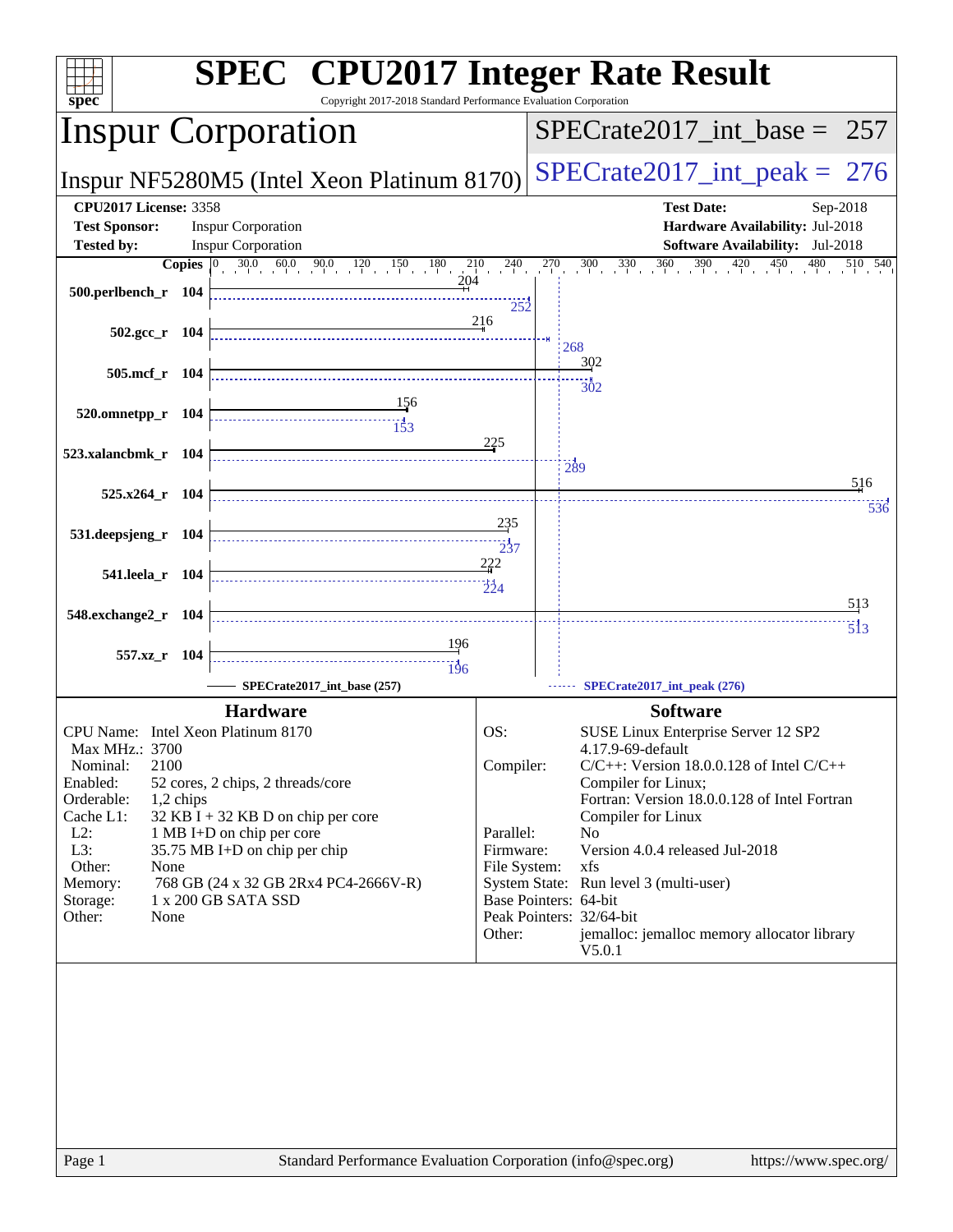

Copyright 2017-2018 Standard Performance Evaluation Corporation

## Inspur Corporation

[SPECrate2017\\_int\\_base =](http://www.spec.org/auto/cpu2017/Docs/result-fields.html#SPECrate2017intbase) 257

Inspur NF5280M5 (Intel Xeon Platinum 8170) SPECrate  $2017$  int peak = 276

**[CPU2017 License:](http://www.spec.org/auto/cpu2017/Docs/result-fields.html#CPU2017License)** 3358 **[Test Date:](http://www.spec.org/auto/cpu2017/Docs/result-fields.html#TestDate)** Sep-2018

**[Test Sponsor:](http://www.spec.org/auto/cpu2017/Docs/result-fields.html#TestSponsor)** Inspur Corporation **[Hardware Availability:](http://www.spec.org/auto/cpu2017/Docs/result-fields.html#HardwareAvailability)** Jul-2018

**[Tested by:](http://www.spec.org/auto/cpu2017/Docs/result-fields.html#Testedby)** Inspur Corporation **[Software Availability:](http://www.spec.org/auto/cpu2017/Docs/result-fields.html#SoftwareAvailability)** Jul-2018

#### **[Results Table](http://www.spec.org/auto/cpu2017/Docs/result-fields.html#ResultsTable)**

|                                  | <b>Base</b>     |                |       |                |       | <b>Peak</b>    |       |               |                |              |                |              |                |              |
|----------------------------------|-----------------|----------------|-------|----------------|-------|----------------|-------|---------------|----------------|--------------|----------------|--------------|----------------|--------------|
| <b>Benchmark</b>                 | <b>Copies</b>   | <b>Seconds</b> | Ratio | <b>Seconds</b> | Ratio | <b>Seconds</b> | Ratio | <b>Copies</b> | <b>Seconds</b> | <b>Ratio</b> | <b>Seconds</b> | <b>Ratio</b> | <b>Seconds</b> | <b>Ratio</b> |
| 500.perlbench_r                  | 104             | 810            | 204   | 825            | 201   | 810            | 204   | 104           | 655            | 253          | 656            | 252          | 657            | 252          |
| $502.\text{gcc\_r}$              | 104             | 679            | 217   | 683            | 216   | 683            | 216   | 104           | 550            | 268          | 553            | 266          | 549            | 268          |
| $505$ .mcf r                     | 104             | 557            | 302   | 557            | 302   | 557            | 302   | 104           | 557            | 302          | 556            | 302          | 559            | 301          |
| 520.omnetpp_r                    | 104             | 877            | 156   | 875            | 156   | 879            | 155   | 104           | 889            | 153          | 893            | 153          | 891            | 153          |
| 523.xalancbmk r                  | 104             | 490            | 224   | 488            | 225   | 488            | 225   | 104           | 380            | 289          | 380            | 289          | 381            | 288          |
| 525.x264 r                       | 104             | 353            | 516   | 355            | 513   | 353            | 516   | 104           | 340            | 536          | 340            | 536          | 340            | 536          |
| 531.deepsjeng_r                  | 104             | 506            | 235   | 506            | 235   | 506            | 236   | 104           | 503            | 237          | 505            | 236          | 503            | 237          |
| 541.leela r                      | 104             | 783            | 220   | 775            | 222   | 775            | 222   | 104           | 768            | 224          | 784            | 220          | 766            | 225          |
| 548.exchange2_r                  | 104             | 531            | 513   | 531            | 513   | 531            | 513   | 104           | 531            | 513          | 531            | 513          | 531            | 513          |
| $557.xz$ _r                      | 104             | 571            | 197   | 572            | 196   | 572            | 196   | 104           | 572            | 196          | 572            | 196          | 572            | <u>196</u>   |
| $SPECrate2017$ int base =<br>257 |                 |                |       |                |       |                |       |               |                |              |                |              |                |              |
| $CDFCsoft2017 int model =$       | 27 <sub>6</sub> |                |       |                |       |                |       |               |                |              |                |              |                |              |

**[SPECrate2017\\_int\\_peak =](http://www.spec.org/auto/cpu2017/Docs/result-fields.html#SPECrate2017intpeak) 276**

Results appear in the [order in which they were run](http://www.spec.org/auto/cpu2017/Docs/result-fields.html#RunOrder). Bold underlined text [indicates a median measurement](http://www.spec.org/auto/cpu2017/Docs/result-fields.html#Median).

#### **[Submit Notes](http://www.spec.org/auto/cpu2017/Docs/result-fields.html#SubmitNotes)**

 The numactl mechanism was used to bind copies to processors. The config file option 'submit' was used to generate numactl commands to bind each copy to a specific processor. For details, please see the config file.

#### **[Operating System Notes](http://www.spec.org/auto/cpu2017/Docs/result-fields.html#OperatingSystemNotes)**

 Stack size set to unlimited using "ulimit -s unlimited" The OS kernel (ver.  $4.17.9$ ) is a part of Inspurâ $\varepsilon$ <sup>m</sup>s performance boost suite which could be provide to customers who have special requirement. It all maintained and deployed by Inspur field engineer. Please see <http://en.inspur.com/en/2402530/2402532/2402644/2402655/2402659/2404072/index.html> or inquire lcsd@inspur.com for further information.

#### **[General Notes](http://www.spec.org/auto/cpu2017/Docs/result-fields.html#GeneralNotes)**

Environment variables set by runcpu before the start of the run: LD\_LIBRARY\_PATH = "/home/CPU2017/lib/ia32:/home/CPU2017/lib/intel64:/home/CPU2017/je5.0.1-32:/home/CPU2017/je5.0.1-64"

 Binaries compiled on a system with 1x Intel Core i7-4790 CPU + 32GB RAM memory using Redhat Enterprise Linux 7.4 Transparent Huge Pages enabled by default Prior to runcpu invocation Filesystem page cache synced and cleared with: sync; echo 3> /proc/sys/vm/drop\_caches runcpu command invoked through numactl i.e.: numactl --interleave=all runcpu <etc>

**(Continued on next page)**

| Page 2 | Standard Performance Evaluation Corporation (info@spec.org) | https://www.spec.org/ |
|--------|-------------------------------------------------------------|-----------------------|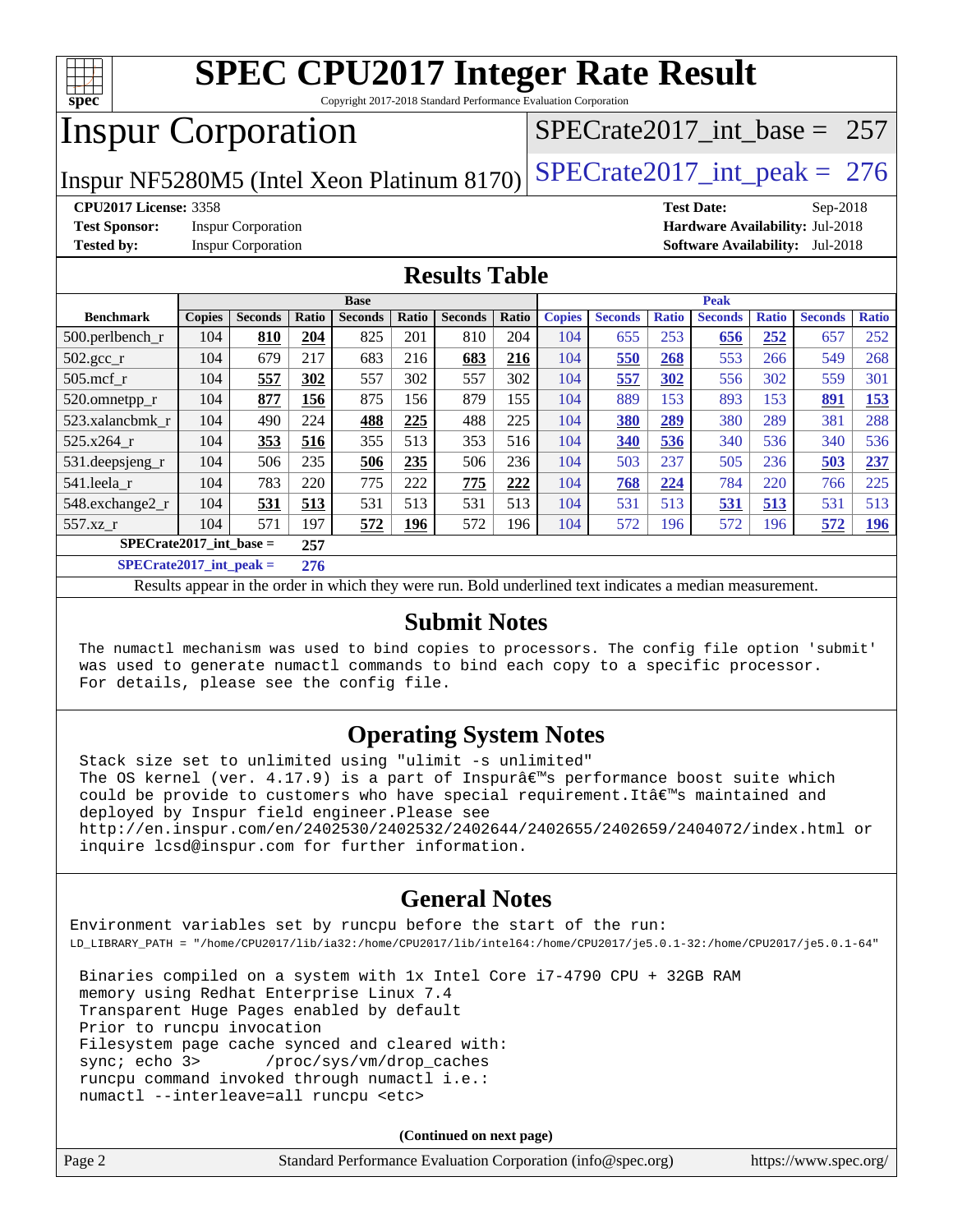

Copyright 2017-2018 Standard Performance Evaluation Corporation

### Inspur Corporation

[SPECrate2017\\_int\\_base =](http://www.spec.org/auto/cpu2017/Docs/result-fields.html#SPECrate2017intbase) 257

Inspur NF5280M5 (Intel Xeon Platinum 8170) SPECrate  $2017$  int peak = 276

**[Test Sponsor:](http://www.spec.org/auto/cpu2017/Docs/result-fields.html#TestSponsor)** Inspur Corporation **[Hardware Availability:](http://www.spec.org/auto/cpu2017/Docs/result-fields.html#HardwareAvailability)** Jul-2018 **[Tested by:](http://www.spec.org/auto/cpu2017/Docs/result-fields.html#Testedby)** Inspur Corporation **[Software Availability:](http://www.spec.org/auto/cpu2017/Docs/result-fields.html#SoftwareAvailability)** Jul-2018

**[CPU2017 License:](http://www.spec.org/auto/cpu2017/Docs/result-fields.html#CPU2017License)** 3358 **[Test Date:](http://www.spec.org/auto/cpu2017/Docs/result-fields.html#TestDate)** Sep-2018

#### **[General Notes \(Continued\)](http://www.spec.org/auto/cpu2017/Docs/result-fields.html#GeneralNotes)**

 Yes: The test sponsor attests, as of date of publication, that CVE-2017-5754 (Meltdown) is mitigated in the system as tested and documented. Yes: The test sponsor attests, as of date of publication, that CVE-2017-5753 (Spectre variant 1) is mitigated in the system as tested and documented. Yes: The test sponsor attests, as of date of publication, that CVE-2017-5715 (Spectre variant 2) is mitigated in the system as tested and documented.

 jemalloc: configured and built at default for 32bit (i686) and 64bit (x86\_64) targets; jemalloc: built with the RedHat Enterprise 7.4, and the system compiler gcc 4.8.5; jemalloc: sources available from jemalloc.net or <https://github.com/jemalloc/jemalloc/releases>

#### **[Platform Notes](http://www.spec.org/auto/cpu2017/Docs/result-fields.html#PlatformNotes)**

 BIOS and OS configuration: SCALING\_GOVERNOR set to Performance Hardware Prefetch set to Disable VT Support set to Disable C1E Support set to Disable IMC (Integrated memory controller) Interleaving set to 1-way Sub NUMA Cluster (SNC) set to Enable Sysinfo program /home/CPU2017/bin/sysinfo Rev: r5797 of 2017-06-14 96c45e4568ad54c135fd618bcc091c0f running on linux-vzir Tue Sep 4 12:13:16 2018

 SUT (System Under Test) info as seen by some common utilities. For more information on this section, see <https://www.spec.org/cpu2017/Docs/config.html#sysinfo>

 From /proc/cpuinfo model name : Intel(R) Xeon(R) Platinum 8170 CPU @ 2.10GHz 2 "physical id"s (chips) 104 "processors" cores, siblings (Caution: counting these is hw and system dependent. The following excerpts from /proc/cpuinfo might not be reliable. Use with caution.) cpu cores : 26 siblings : 52 physical 0: cores 0 1 2 3 4 5 6 8 9 10 11 12 13 16 17 18 19 20 21 22 24 25 26 27 28 29 physical 1: cores 0 1 2 3 4 5 6 8 9 10 11 12 13 16 17 18 19 20 21 22 24 25 26 27 28 29

**(Continued on next page)**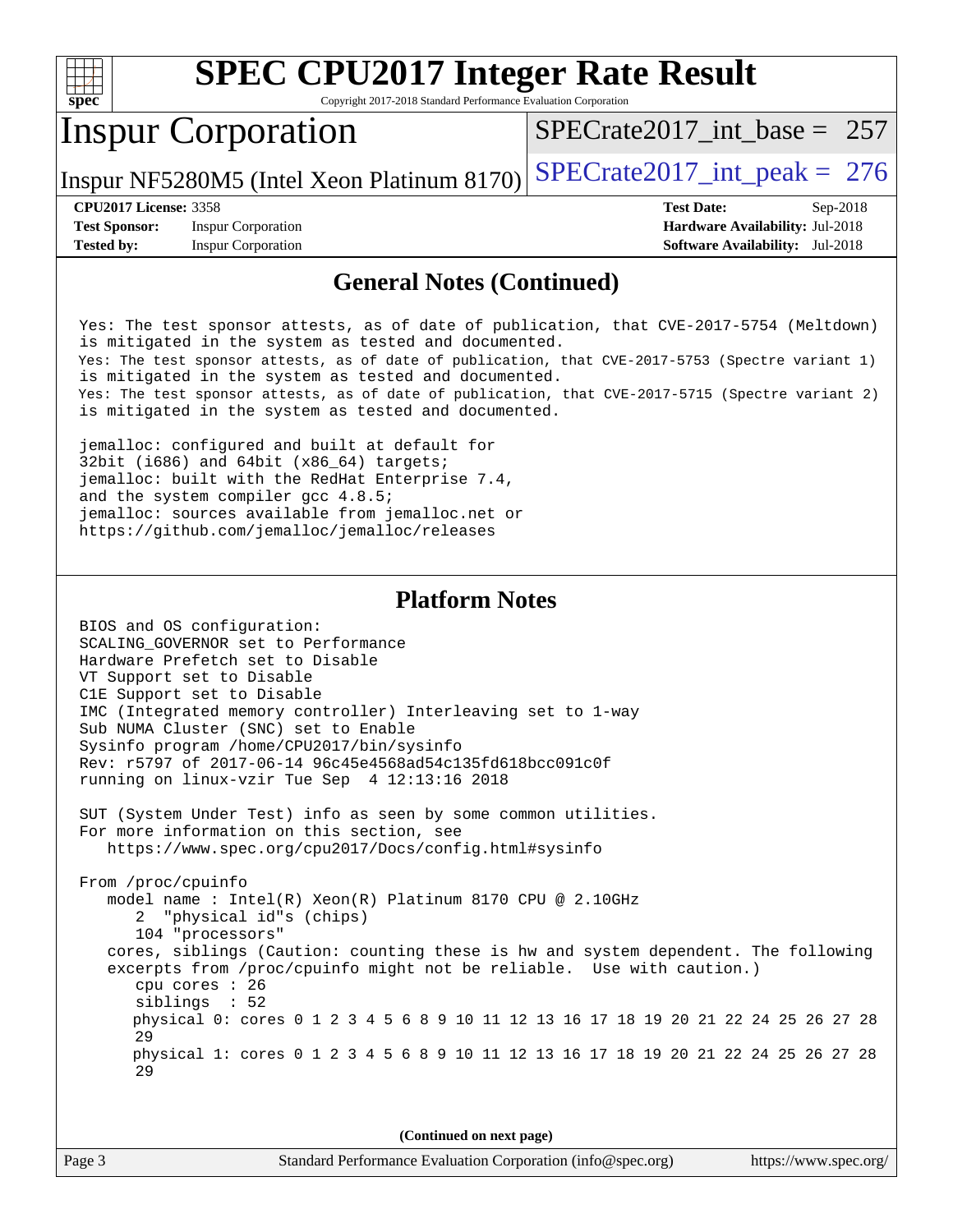

Copyright 2017-2018 Standard Performance Evaluation Corporation

## Inspur Corporation

[SPECrate2017\\_int\\_base =](http://www.spec.org/auto/cpu2017/Docs/result-fields.html#SPECrate2017intbase) 257

Inspur NF5280M5 (Intel Xeon Platinum 8170) SPECrate  $2017$  int peak = 276

**[Test Sponsor:](http://www.spec.org/auto/cpu2017/Docs/result-fields.html#TestSponsor)** Inspur Corporation **[Hardware Availability:](http://www.spec.org/auto/cpu2017/Docs/result-fields.html#HardwareAvailability)** Jul-2018 **[Tested by:](http://www.spec.org/auto/cpu2017/Docs/result-fields.html#Testedby)** Inspur Corporation **[Software Availability:](http://www.spec.org/auto/cpu2017/Docs/result-fields.html#SoftwareAvailability)** Jul-2018

**[CPU2017 License:](http://www.spec.org/auto/cpu2017/Docs/result-fields.html#CPU2017License)** 3358 **[Test Date:](http://www.spec.org/auto/cpu2017/Docs/result-fields.html#TestDate)** Sep-2018

#### **[Platform Notes \(Continued\)](http://www.spec.org/auto/cpu2017/Docs/result-fields.html#PlatformNotes)**

| From 1scpu:<br>Architecture:                 | x86_64                                                                                                                                                              |  |  |  |  |  |
|----------------------------------------------|---------------------------------------------------------------------------------------------------------------------------------------------------------------------|--|--|--|--|--|
| $CPU$ op-mode( $s$ ):                        | $32$ -bit, $64$ -bit                                                                                                                                                |  |  |  |  |  |
| Byte Order:                                  | Little Endian                                                                                                                                                       |  |  |  |  |  |
| CPU(s):                                      | 104                                                                                                                                                                 |  |  |  |  |  |
| On-line $CPU(s)$ list:                       | $0 - 103$                                                                                                                                                           |  |  |  |  |  |
| Thread(s) per core:                          | $\overline{2}$                                                                                                                                                      |  |  |  |  |  |
| Core(s) per socket:                          | 26                                                                                                                                                                  |  |  |  |  |  |
| Socket(s):                                   | 2<br>4                                                                                                                                                              |  |  |  |  |  |
| NUMA $node(s):$<br>Vendor ID:                | GenuineIntel                                                                                                                                                        |  |  |  |  |  |
| CPU family:                                  | 6                                                                                                                                                                   |  |  |  |  |  |
| Model:                                       | 85                                                                                                                                                                  |  |  |  |  |  |
| Model name:                                  | $Intel(R) Xeon(R) Platinum 8170 CPU @ 2.10GHz$                                                                                                                      |  |  |  |  |  |
| Stepping:                                    | 4                                                                                                                                                                   |  |  |  |  |  |
| CPU MHz:                                     | 2799.984                                                                                                                                                            |  |  |  |  |  |
| CPU max MHz:                                 | 3700.0000                                                                                                                                                           |  |  |  |  |  |
| CPU min MHz:                                 | 1000.0000                                                                                                                                                           |  |  |  |  |  |
| BogoMIPS:                                    | 4200.00                                                                                                                                                             |  |  |  |  |  |
| Virtualization:                              | $VT - x$                                                                                                                                                            |  |  |  |  |  |
| Lld cache:                                   | 32K                                                                                                                                                                 |  |  |  |  |  |
| Lli cache:                                   | 32K                                                                                                                                                                 |  |  |  |  |  |
| L2 cache:                                    | 1024K                                                                                                                                                               |  |  |  |  |  |
| L3 cache:<br>NUMA $node0$ $CPU(s)$ :         | 36608K<br>$0-3, 7-9, 13-15, 20-22, 52-55, 59-61, 65-67, 72-74$                                                                                                      |  |  |  |  |  |
| NUMA nodel CPU(s):                           | $4-6$ , 10-12, 16-19, 23-25, 56-58, 62-64, 68-71, 75-77                                                                                                             |  |  |  |  |  |
| NUMA $node2$ $CPU(s):$                       | 26-29, 33-35, 39-41, 46-48, 78-81, 85-87, 91-93, 98-100                                                                                                             |  |  |  |  |  |
| NUMA $node3$ $CPU(s):$                       | 30-32, 36-38, 42-45, 49-51, 82-84, 88-90, 94-97, 101-103                                                                                                            |  |  |  |  |  |
| Flagg:                                       | fpu vme de pse tsc msr pae mce cx8 apic sep mtrr pge mca cmov                                                                                                       |  |  |  |  |  |
|                                              | pat pse36 clflush dts acpi mmx fxsr sse sse2 ss ht tm pbe syscall nx pdpelgb rdtscp                                                                                 |  |  |  |  |  |
|                                              | lm constant_tsc art arch_perfmon pebs bts rep_good nopl xtopology nonstop_tsc cpuid                                                                                 |  |  |  |  |  |
|                                              | aperfmperf pni pclmulqdq dtes64 ds_cpl vmx smx est tm2 ssse3 sdbg fma cx16 xtpr pdcm                                                                                |  |  |  |  |  |
|                                              | pcid dca sse4_1 sse4_2 x2apic movbe popcnt tsc_deadline_timer aes xsave avx f16c                                                                                    |  |  |  |  |  |
|                                              | rdrand lahf_lm abm 3dnowprefetch cpuid_fault epb cat_13 cdp_13 invpcid_single pti                                                                                   |  |  |  |  |  |
|                                              | intel_ppin mba tpr_shadow vnmi flexpriority ept vpid fsgsbase tsc_adjust bmil hle                                                                                   |  |  |  |  |  |
|                                              | avx2 smep bmi2 erms invpcid rtm cqm mpx rdt_a avx512f avx512dq rdseed adx smap                                                                                      |  |  |  |  |  |
|                                              | clflushopt clwb intel_pt avx512cd avx512bw avx512vl xsaveopt xsavec xgetbvl xsaves<br>cqm_llc cqm_occup_llc cqm_mbm_total cqm_mbm_local dtherm ida arat pln pts hwp |  |  |  |  |  |
| hwp_act_window hwp_epp hwp_pkg_req pku ospke |                                                                                                                                                                     |  |  |  |  |  |
|                                              |                                                                                                                                                                     |  |  |  |  |  |
| /proc/cpuinfo cache data                     |                                                                                                                                                                     |  |  |  |  |  |
| cache size : 36608 KB                        |                                                                                                                                                                     |  |  |  |  |  |
|                                              |                                                                                                                                                                     |  |  |  |  |  |
|                                              | From numactl --hardware WARNING: a numactl 'node' might or might not correspond to a                                                                                |  |  |  |  |  |
| physical chip.<br>$available: 4 nodes (0-3)$ |                                                                                                                                                                     |  |  |  |  |  |
|                                              | node 0 cpus: 0 1 2 3 7 8 9 13 14 15 20 21 22 52 53 54 55 59 60 61 65 66 67 72 73 74                                                                                 |  |  |  |  |  |
|                                              |                                                                                                                                                                     |  |  |  |  |  |
| (Continued on next page)                     |                                                                                                                                                                     |  |  |  |  |  |
|                                              |                                                                                                                                                                     |  |  |  |  |  |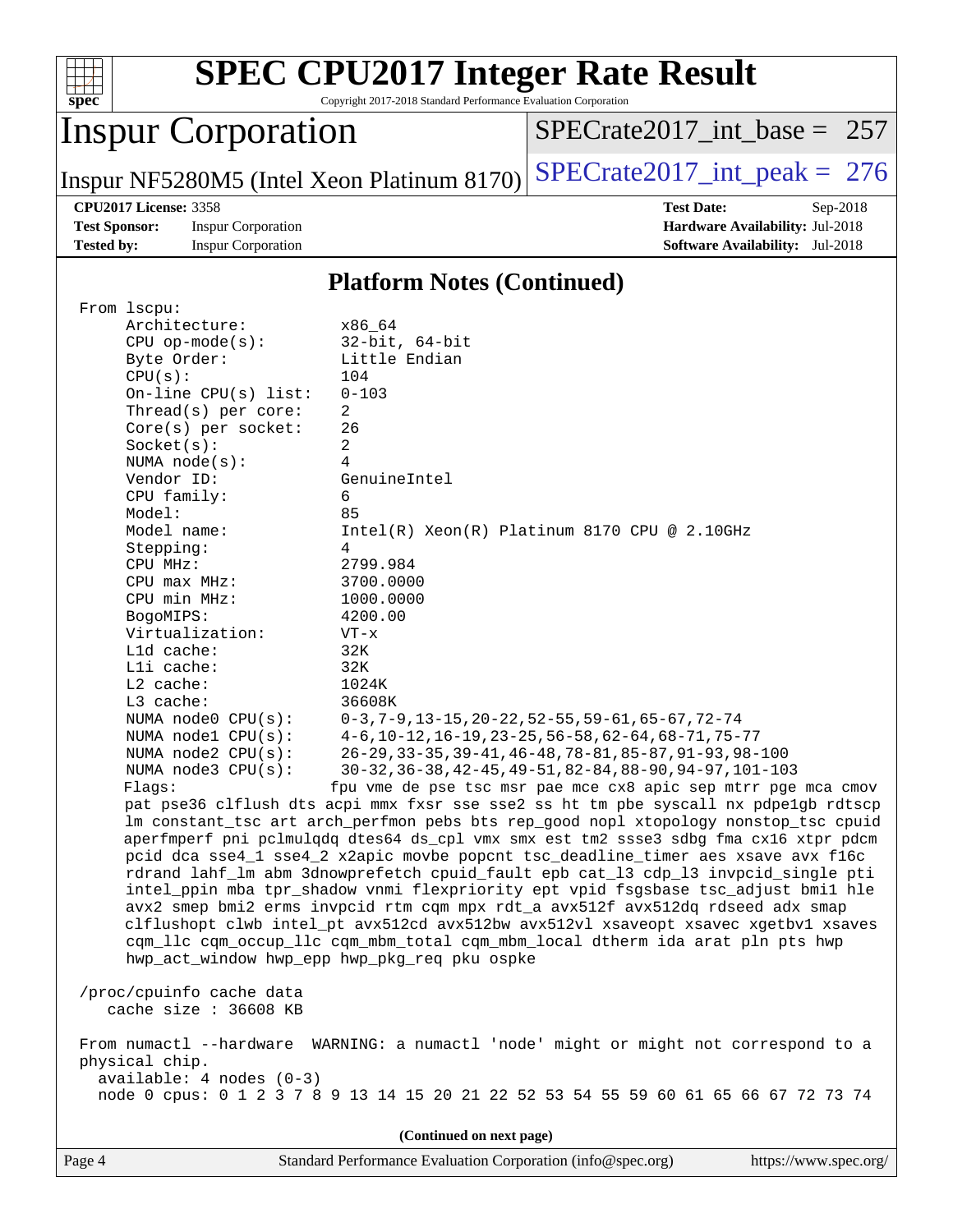

Copyright 2017-2018 Standard Performance Evaluation Corporation

### Inspur Corporation

[SPECrate2017\\_int\\_base =](http://www.spec.org/auto/cpu2017/Docs/result-fields.html#SPECrate2017intbase) 257

Inspur NF5280M5 (Intel Xeon Platinum 8170) SPECrate  $2017$  int peak = 276

#### **[CPU2017 License:](http://www.spec.org/auto/cpu2017/Docs/result-fields.html#CPU2017License)** 3358 **[Test Date:](http://www.spec.org/auto/cpu2017/Docs/result-fields.html#TestDate)** Sep-2018

**[Test Sponsor:](http://www.spec.org/auto/cpu2017/Docs/result-fields.html#TestSponsor)** Inspur Corporation **[Hardware Availability:](http://www.spec.org/auto/cpu2017/Docs/result-fields.html#HardwareAvailability)** Jul-2018 **[Tested by:](http://www.spec.org/auto/cpu2017/Docs/result-fields.html#Testedby)** Inspur Corporation **[Software Availability:](http://www.spec.org/auto/cpu2017/Docs/result-fields.html#SoftwareAvailability)** Jul-2018

#### **[Platform Notes \(Continued\)](http://www.spec.org/auto/cpu2017/Docs/result-fields.html#PlatformNotes)**

 node 0 size: 192012 MB node 0 free: 191467 MB node 1 cpus: 4 5 6 10 11 12 16 17 18 19 23 24 25 56 57 58 62 63 64 68 69 70 71 75 76 77 node 1 size: 193531 MB node 1 free: 193317 MB node 2 cpus: 26 27 28 29 33 34 35 39 40 41 46 47 48 78 79 80 81 85 86 87 91 92 93 98 99 100 node 2 size: 193531 MB node 2 free: 193342 MB node 3 cpus: 30 31 32 36 37 38 42 43 44 45 49 50 51 82 83 84 88 89 90 94 95 96 97 101 102 103 node 3 size: 193384 MB node 3 free: 193183 MB node distances: node 0 1 2 3 0: 10 11 21 21 1: 11 10 21 21 2: 21 21 10 11 3: 21 21 11 10 From /proc/meminfo MemTotal: 790998332 kB HugePages\_Total: 0 Hugepagesize: 2048 kB /usr/bin/lsb\_release -d SUSE Linux Enterprise Server 12 SP2 From /etc/\*release\* /etc/\*version\* SuSE-release: SUSE Linux Enterprise Server 12 (x86\_64) VERSION = 12 PATCHLEVEL = 2 # This file is deprecated and will be removed in a future service pack or release. # Please check /etc/os-release for details about this release. os-release: NAME="SLES" VERSION="12-SP2" VERSION\_ID="12.2" PRETTY\_NAME="SUSE Linux Enterprise Server 12 SP2" ID="sles" ANSI\_COLOR="0;32" CPE\_NAME="cpe:/o:suse:sles:12:sp2" uname -a: Linux linux-vzir 4.17.9-69-default #1 SMP Wed Jul 25 10:40:26 CST 2018 x86\_64 x86\_64 x86\_64 GNU/Linux **(Continued on next page)**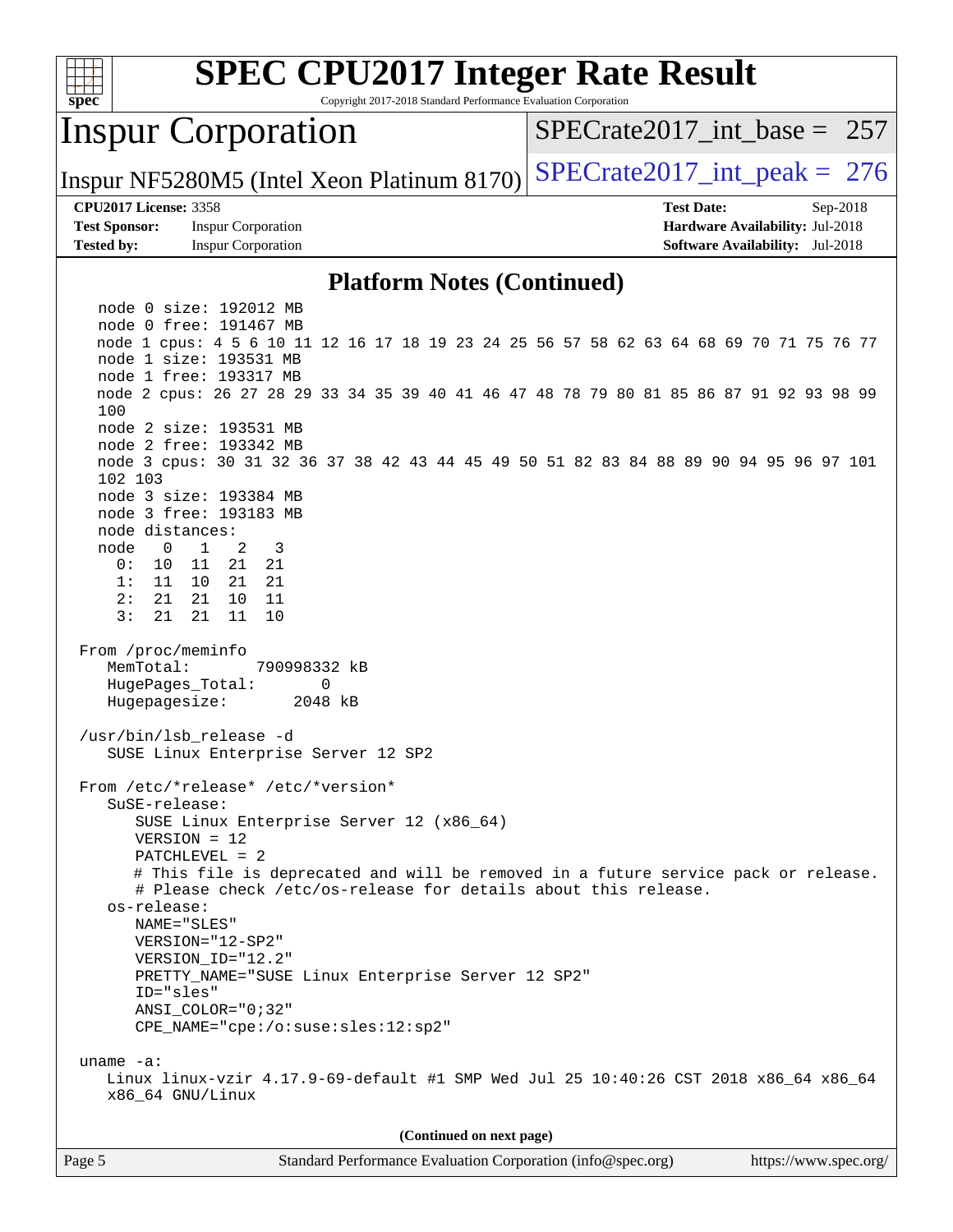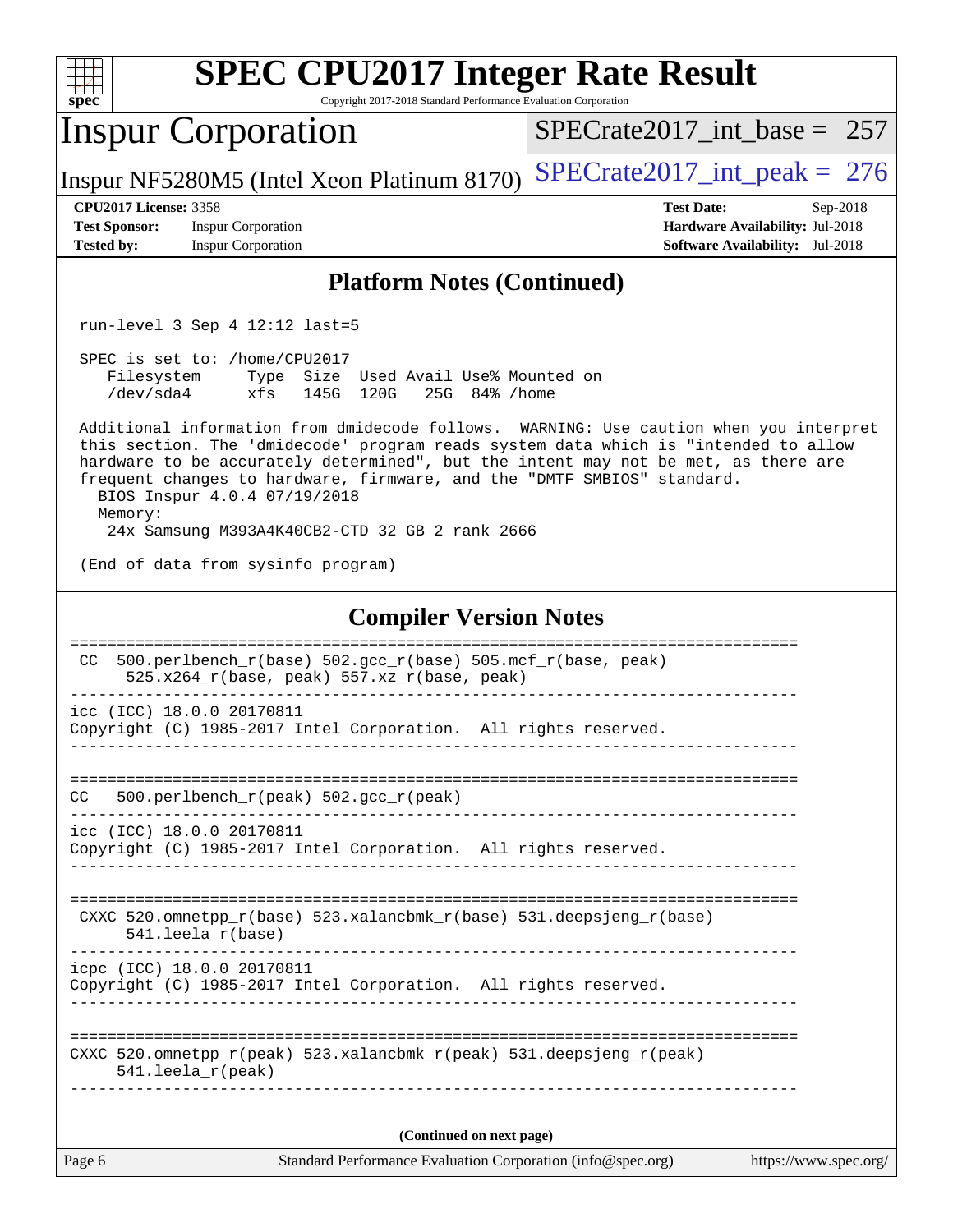| v.<br>e<br>٠, |  |  |  |  |  |  |  |
|---------------|--|--|--|--|--|--|--|

Copyright 2017-2018 Standard Performance Evaluation Corporation

## Inspur Corporation

[SPECrate2017\\_int\\_base =](http://www.spec.org/auto/cpu2017/Docs/result-fields.html#SPECrate2017intbase) 257

Inspur NF5280M5 (Intel Xeon Platinum 8170) SPECrate  $2017$  int peak = 276

**[Test Sponsor:](http://www.spec.org/auto/cpu2017/Docs/result-fields.html#TestSponsor)** Inspur Corporation **[Hardware Availability:](http://www.spec.org/auto/cpu2017/Docs/result-fields.html#HardwareAvailability)** Jul-2018 **[Tested by:](http://www.spec.org/auto/cpu2017/Docs/result-fields.html#Testedby)** Inspur Corporation **[Software Availability:](http://www.spec.org/auto/cpu2017/Docs/result-fields.html#SoftwareAvailability)** Jul-2018

**[CPU2017 License:](http://www.spec.org/auto/cpu2017/Docs/result-fields.html#CPU2017License)** 3358 **[Test Date:](http://www.spec.org/auto/cpu2017/Docs/result-fields.html#TestDate)** Sep-2018

#### **[Compiler Version Notes \(Continued\)](http://www.spec.org/auto/cpu2017/Docs/result-fields.html#CompilerVersionNotes)**

| icpc (ICC) 18.0.0 20170811<br>Copyright (C) 1985-2017 Intel Corporation. All rights reserved.    |  |
|--------------------------------------------------------------------------------------------------|--|
| FC 548.exchange2 r(base, peak)                                                                   |  |
| ifort (IFORT) 18.0.0 20170811<br>Copyright (C) 1985-2017 Intel Corporation. All rights reserved. |  |

#### **[Base Compiler Invocation](http://www.spec.org/auto/cpu2017/Docs/result-fields.html#BaseCompilerInvocation)**

[C benchmarks](http://www.spec.org/auto/cpu2017/Docs/result-fields.html#Cbenchmarks):

[icc](http://www.spec.org/cpu2017/results/res2018q4/cpu2017-20180925-08940.flags.html#user_CCbase_intel_icc_18.0_66fc1ee009f7361af1fbd72ca7dcefbb700085f36577c54f309893dd4ec40d12360134090235512931783d35fd58c0460139e722d5067c5574d8eaf2b3e37e92)

[C++ benchmarks:](http://www.spec.org/auto/cpu2017/Docs/result-fields.html#CXXbenchmarks) [icpc](http://www.spec.org/cpu2017/results/res2018q4/cpu2017-20180925-08940.flags.html#user_CXXbase_intel_icpc_18.0_c510b6838c7f56d33e37e94d029a35b4a7bccf4766a728ee175e80a419847e808290a9b78be685c44ab727ea267ec2f070ec5dc83b407c0218cded6866a35d07)

[Fortran benchmarks](http://www.spec.org/auto/cpu2017/Docs/result-fields.html#Fortranbenchmarks): [ifort](http://www.spec.org/cpu2017/results/res2018q4/cpu2017-20180925-08940.flags.html#user_FCbase_intel_ifort_18.0_8111460550e3ca792625aed983ce982f94888b8b503583aa7ba2b8303487b4d8a21a13e7191a45c5fd58ff318f48f9492884d4413fa793fd88dd292cad7027ca)

### **[Base Portability Flags](http://www.spec.org/auto/cpu2017/Docs/result-fields.html#BasePortabilityFlags)**

 500.perlbench\_r: [-DSPEC\\_LP64](http://www.spec.org/cpu2017/results/res2018q4/cpu2017-20180925-08940.flags.html#b500.perlbench_r_basePORTABILITY_DSPEC_LP64) [-DSPEC\\_LINUX\\_X64](http://www.spec.org/cpu2017/results/res2018q4/cpu2017-20180925-08940.flags.html#b500.perlbench_r_baseCPORTABILITY_DSPEC_LINUX_X64) 502.gcc\_r: [-DSPEC\\_LP64](http://www.spec.org/cpu2017/results/res2018q4/cpu2017-20180925-08940.flags.html#suite_basePORTABILITY502_gcc_r_DSPEC_LP64) 505.mcf\_r: [-DSPEC\\_LP64](http://www.spec.org/cpu2017/results/res2018q4/cpu2017-20180925-08940.flags.html#suite_basePORTABILITY505_mcf_r_DSPEC_LP64) 520.omnetpp\_r: [-DSPEC\\_LP64](http://www.spec.org/cpu2017/results/res2018q4/cpu2017-20180925-08940.flags.html#suite_basePORTABILITY520_omnetpp_r_DSPEC_LP64) 523.xalancbmk\_r: [-DSPEC\\_LP64](http://www.spec.org/cpu2017/results/res2018q4/cpu2017-20180925-08940.flags.html#suite_basePORTABILITY523_xalancbmk_r_DSPEC_LP64) [-DSPEC\\_LINUX](http://www.spec.org/cpu2017/results/res2018q4/cpu2017-20180925-08940.flags.html#b523.xalancbmk_r_baseCXXPORTABILITY_DSPEC_LINUX) 525.x264\_r: [-DSPEC\\_LP64](http://www.spec.org/cpu2017/results/res2018q4/cpu2017-20180925-08940.flags.html#suite_basePORTABILITY525_x264_r_DSPEC_LP64) 531.deepsjeng\_r: [-DSPEC\\_LP64](http://www.spec.org/cpu2017/results/res2018q4/cpu2017-20180925-08940.flags.html#suite_basePORTABILITY531_deepsjeng_r_DSPEC_LP64) 541.leela\_r: [-DSPEC\\_LP64](http://www.spec.org/cpu2017/results/res2018q4/cpu2017-20180925-08940.flags.html#suite_basePORTABILITY541_leela_r_DSPEC_LP64) 548.exchange2\_r: [-DSPEC\\_LP64](http://www.spec.org/cpu2017/results/res2018q4/cpu2017-20180925-08940.flags.html#suite_basePORTABILITY548_exchange2_r_DSPEC_LP64) 557.xz\_r: [-DSPEC\\_LP64](http://www.spec.org/cpu2017/results/res2018q4/cpu2017-20180925-08940.flags.html#suite_basePORTABILITY557_xz_r_DSPEC_LP64)

## **[Base Optimization Flags](http://www.spec.org/auto/cpu2017/Docs/result-fields.html#BaseOptimizationFlags)**

[C benchmarks](http://www.spec.org/auto/cpu2017/Docs/result-fields.html#Cbenchmarks):

[-Wl,-z,muldefs](http://www.spec.org/cpu2017/results/res2018q4/cpu2017-20180925-08940.flags.html#user_CCbase_link_force_multiple1_b4cbdb97b34bdee9ceefcfe54f4c8ea74255f0b02a4b23e853cdb0e18eb4525ac79b5a88067c842dd0ee6996c24547a27a4b99331201badda8798ef8a743f577) [-xCORE-AVX512](http://www.spec.org/cpu2017/results/res2018q4/cpu2017-20180925-08940.flags.html#user_CCbase_f-xCORE-AVX512) [-ipo](http://www.spec.org/cpu2017/results/res2018q4/cpu2017-20180925-08940.flags.html#user_CCbase_f-ipo) [-O3](http://www.spec.org/cpu2017/results/res2018q4/cpu2017-20180925-08940.flags.html#user_CCbase_f-O3) [-no-prec-div](http://www.spec.org/cpu2017/results/res2018q4/cpu2017-20180925-08940.flags.html#user_CCbase_f-no-prec-div) [-qopt-mem-layout-trans=3](http://www.spec.org/cpu2017/results/res2018q4/cpu2017-20180925-08940.flags.html#user_CCbase_f-qopt-mem-layout-trans_de80db37974c74b1f0e20d883f0b675c88c3b01e9d123adea9b28688d64333345fb62bc4a798493513fdb68f60282f9a726aa07f478b2f7113531aecce732043) [-L/usr/local/je5.0.1-64/lib](http://www.spec.org/cpu2017/results/res2018q4/cpu2017-20180925-08940.flags.html#user_CCbase_jemalloc_link_path64_4b10a636b7bce113509b17f3bd0d6226c5fb2346b9178c2d0232c14f04ab830f976640479e5c33dc2bcbbdad86ecfb6634cbbd4418746f06f368b512fced5394) [-ljemalloc](http://www.spec.org/cpu2017/results/res2018q4/cpu2017-20180925-08940.flags.html#user_CCbase_jemalloc_link_lib_d1249b907c500fa1c0672f44f562e3d0f79738ae9e3c4a9c376d49f265a04b9c99b167ecedbf6711b3085be911c67ff61f150a17b3472be731631ba4d0471706)

**(Continued on next page)**

Page 7 Standard Performance Evaluation Corporation [\(info@spec.org\)](mailto:info@spec.org) <https://www.spec.org/>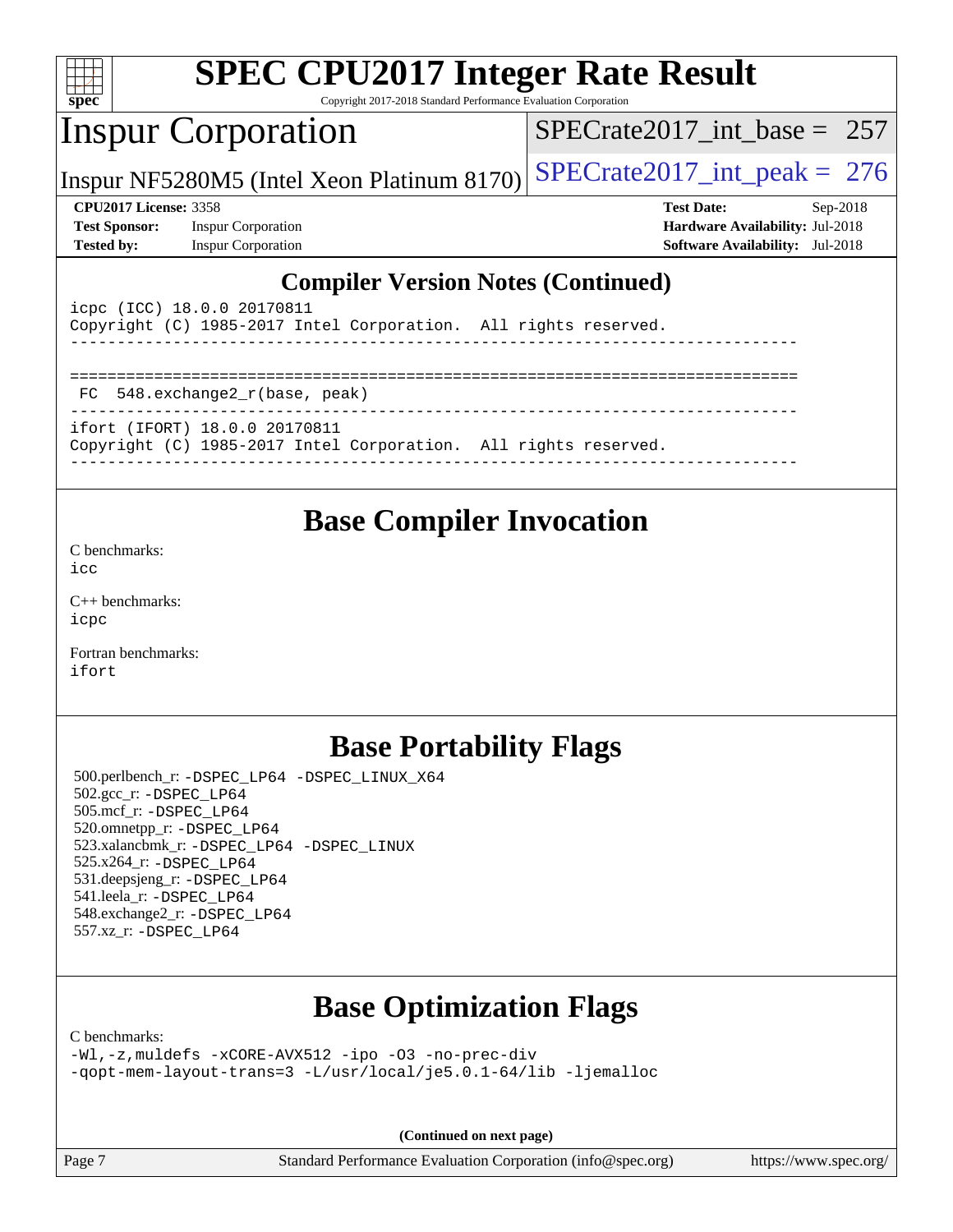

Copyright 2017-2018 Standard Performance Evaluation Corporation

## Inspur Corporation

[SPECrate2017\\_int\\_base =](http://www.spec.org/auto/cpu2017/Docs/result-fields.html#SPECrate2017intbase) 257

Inspur NF5280M5 (Intel Xeon Platinum 8170) SPECrate  $2017$  int peak = 276

**[Test Sponsor:](http://www.spec.org/auto/cpu2017/Docs/result-fields.html#TestSponsor)** Inspur Corporation **[Hardware Availability:](http://www.spec.org/auto/cpu2017/Docs/result-fields.html#HardwareAvailability)** Jul-2018 **[Tested by:](http://www.spec.org/auto/cpu2017/Docs/result-fields.html#Testedby)** Inspur Corporation **[Software Availability:](http://www.spec.org/auto/cpu2017/Docs/result-fields.html#SoftwareAvailability)** Jul-2018

**[CPU2017 License:](http://www.spec.org/auto/cpu2017/Docs/result-fields.html#CPU2017License)** 3358 **[Test Date:](http://www.spec.org/auto/cpu2017/Docs/result-fields.html#TestDate)** Sep-2018

## **[Base Optimization Flags \(Continued\)](http://www.spec.org/auto/cpu2017/Docs/result-fields.html#BaseOptimizationFlags)**

[C++ benchmarks:](http://www.spec.org/auto/cpu2017/Docs/result-fields.html#CXXbenchmarks)

[-Wl,-z,muldefs](http://www.spec.org/cpu2017/results/res2018q4/cpu2017-20180925-08940.flags.html#user_CXXbase_link_force_multiple1_b4cbdb97b34bdee9ceefcfe54f4c8ea74255f0b02a4b23e853cdb0e18eb4525ac79b5a88067c842dd0ee6996c24547a27a4b99331201badda8798ef8a743f577) [-xCORE-AVX512](http://www.spec.org/cpu2017/results/res2018q4/cpu2017-20180925-08940.flags.html#user_CXXbase_f-xCORE-AVX512) [-ipo](http://www.spec.org/cpu2017/results/res2018q4/cpu2017-20180925-08940.flags.html#user_CXXbase_f-ipo) [-O3](http://www.spec.org/cpu2017/results/res2018q4/cpu2017-20180925-08940.flags.html#user_CXXbase_f-O3) [-no-prec-div](http://www.spec.org/cpu2017/results/res2018q4/cpu2017-20180925-08940.flags.html#user_CXXbase_f-no-prec-div) [-qopt-mem-layout-trans=3](http://www.spec.org/cpu2017/results/res2018q4/cpu2017-20180925-08940.flags.html#user_CXXbase_f-qopt-mem-layout-trans_de80db37974c74b1f0e20d883f0b675c88c3b01e9d123adea9b28688d64333345fb62bc4a798493513fdb68f60282f9a726aa07f478b2f7113531aecce732043) [-L/usr/local/je5.0.1-64/lib](http://www.spec.org/cpu2017/results/res2018q4/cpu2017-20180925-08940.flags.html#user_CXXbase_jemalloc_link_path64_4b10a636b7bce113509b17f3bd0d6226c5fb2346b9178c2d0232c14f04ab830f976640479e5c33dc2bcbbdad86ecfb6634cbbd4418746f06f368b512fced5394) [-ljemalloc](http://www.spec.org/cpu2017/results/res2018q4/cpu2017-20180925-08940.flags.html#user_CXXbase_jemalloc_link_lib_d1249b907c500fa1c0672f44f562e3d0f79738ae9e3c4a9c376d49f265a04b9c99b167ecedbf6711b3085be911c67ff61f150a17b3472be731631ba4d0471706)

[Fortran benchmarks](http://www.spec.org/auto/cpu2017/Docs/result-fields.html#Fortranbenchmarks):

| $-Wl$ ,-z, muldefs -xCORE-AVX512 -ipo -03 -no-prec-div              |  |
|---------------------------------------------------------------------|--|
| -gopt-mem-layout-trans=3 -nostandard-realloc-lhs -align array32byte |  |
| $-L/usr/local/ie5.0.1-64/lib -liemalloc$                            |  |

#### **[Base Other Flags](http://www.spec.org/auto/cpu2017/Docs/result-fields.html#BaseOtherFlags)**

[C benchmarks](http://www.spec.org/auto/cpu2017/Docs/result-fields.html#Cbenchmarks):  $-m64 - std= c11$  $-m64 - std= c11$ 

[C++ benchmarks:](http://www.spec.org/auto/cpu2017/Docs/result-fields.html#CXXbenchmarks)  $-m64$ 

[Fortran benchmarks](http://www.spec.org/auto/cpu2017/Docs/result-fields.html#Fortranbenchmarks): [-m64](http://www.spec.org/cpu2017/results/res2018q4/cpu2017-20180925-08940.flags.html#user_FCbase_intel_intel64_18.0_af43caccfc8ded86e7699f2159af6efc7655f51387b94da716254467f3c01020a5059329e2569e4053f409e7c9202a7efc638f7a6d1ffb3f52dea4a3e31d82ab)

### **[Peak Compiler Invocation](http://www.spec.org/auto/cpu2017/Docs/result-fields.html#PeakCompilerInvocation)**

[C benchmarks](http://www.spec.org/auto/cpu2017/Docs/result-fields.html#Cbenchmarks):  $i$ cc

[C++ benchmarks:](http://www.spec.org/auto/cpu2017/Docs/result-fields.html#CXXbenchmarks) [icpc](http://www.spec.org/cpu2017/results/res2018q4/cpu2017-20180925-08940.flags.html#user_CXXpeak_intel_icpc_18.0_c510b6838c7f56d33e37e94d029a35b4a7bccf4766a728ee175e80a419847e808290a9b78be685c44ab727ea267ec2f070ec5dc83b407c0218cded6866a35d07)

[Fortran benchmarks](http://www.spec.org/auto/cpu2017/Docs/result-fields.html#Fortranbenchmarks): [ifort](http://www.spec.org/cpu2017/results/res2018q4/cpu2017-20180925-08940.flags.html#user_FCpeak_intel_ifort_18.0_8111460550e3ca792625aed983ce982f94888b8b503583aa7ba2b8303487b4d8a21a13e7191a45c5fd58ff318f48f9492884d4413fa793fd88dd292cad7027ca)

## **[Peak Portability Flags](http://www.spec.org/auto/cpu2017/Docs/result-fields.html#PeakPortabilityFlags)**

 500.perlbench\_r: [-DSPEC\\_LP64](http://www.spec.org/cpu2017/results/res2018q4/cpu2017-20180925-08940.flags.html#b500.perlbench_r_peakPORTABILITY_DSPEC_LP64) [-DSPEC\\_LINUX\\_X64](http://www.spec.org/cpu2017/results/res2018q4/cpu2017-20180925-08940.flags.html#b500.perlbench_r_peakCPORTABILITY_DSPEC_LINUX_X64) 502.gcc\_r: [-D\\_FILE\\_OFFSET\\_BITS=64](http://www.spec.org/cpu2017/results/res2018q4/cpu2017-20180925-08940.flags.html#user_peakPORTABILITY502_gcc_r_file_offset_bits_64_5ae949a99b284ddf4e95728d47cb0843d81b2eb0e18bdfe74bbf0f61d0b064f4bda2f10ea5eb90e1dcab0e84dbc592acfc5018bc955c18609f94ddb8d550002c) 505.mcf\_r: [-DSPEC\\_LP64](http://www.spec.org/cpu2017/results/res2018q4/cpu2017-20180925-08940.flags.html#suite_peakPORTABILITY505_mcf_r_DSPEC_LP64) 520.omnetpp\_r: [-DSPEC\\_LP64](http://www.spec.org/cpu2017/results/res2018q4/cpu2017-20180925-08940.flags.html#suite_peakPORTABILITY520_omnetpp_r_DSPEC_LP64) 523.xalancbmk\_r: [-D\\_FILE\\_OFFSET\\_BITS=64](http://www.spec.org/cpu2017/results/res2018q4/cpu2017-20180925-08940.flags.html#user_peakPORTABILITY523_xalancbmk_r_file_offset_bits_64_5ae949a99b284ddf4e95728d47cb0843d81b2eb0e18bdfe74bbf0f61d0b064f4bda2f10ea5eb90e1dcab0e84dbc592acfc5018bc955c18609f94ddb8d550002c) [-DSPEC\\_LINUX](http://www.spec.org/cpu2017/results/res2018q4/cpu2017-20180925-08940.flags.html#b523.xalancbmk_r_peakCXXPORTABILITY_DSPEC_LINUX) 525.x264\_r: [-DSPEC\\_LP64](http://www.spec.org/cpu2017/results/res2018q4/cpu2017-20180925-08940.flags.html#suite_peakPORTABILITY525_x264_r_DSPEC_LP64)

**(Continued on next page)**

Page 8 Standard Performance Evaluation Corporation [\(info@spec.org\)](mailto:info@spec.org) <https://www.spec.org/>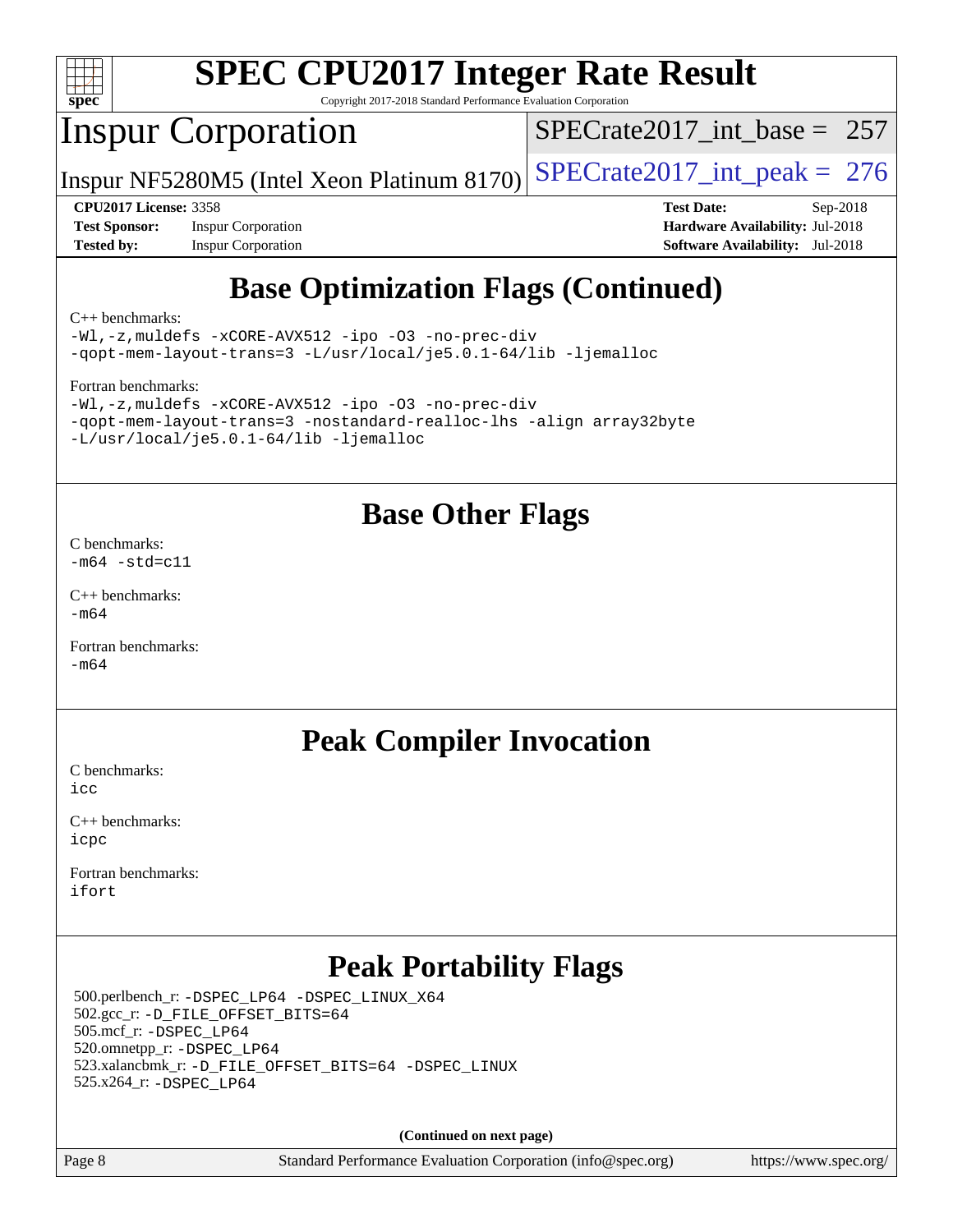

Copyright 2017-2018 Standard Performance Evaluation Corporation

## Inspur Corporation

[SPECrate2017\\_int\\_base =](http://www.spec.org/auto/cpu2017/Docs/result-fields.html#SPECrate2017intbase) 257

Inspur NF5280M5 (Intel Xeon Platinum 8170) SPECrate  $2017$  int peak = 276

**[Tested by:](http://www.spec.org/auto/cpu2017/Docs/result-fields.html#Testedby)** Inspur Corporation **[Software Availability:](http://www.spec.org/auto/cpu2017/Docs/result-fields.html#SoftwareAvailability)** Jul-2018

**[CPU2017 License:](http://www.spec.org/auto/cpu2017/Docs/result-fields.html#CPU2017License)** 3358 **[Test Date:](http://www.spec.org/auto/cpu2017/Docs/result-fields.html#TestDate)** Sep-2018 **[Test Sponsor:](http://www.spec.org/auto/cpu2017/Docs/result-fields.html#TestSponsor)** Inspur Corporation **[Hardware Availability:](http://www.spec.org/auto/cpu2017/Docs/result-fields.html#HardwareAvailability)** Jul-2018

## **[Peak Portability Flags \(Continued\)](http://www.spec.org/auto/cpu2017/Docs/result-fields.html#PeakPortabilityFlags)**

 531.deepsjeng\_r: [-DSPEC\\_LP64](http://www.spec.org/cpu2017/results/res2018q4/cpu2017-20180925-08940.flags.html#suite_peakPORTABILITY531_deepsjeng_r_DSPEC_LP64) 541.leela\_r: [-DSPEC\\_LP64](http://www.spec.org/cpu2017/results/res2018q4/cpu2017-20180925-08940.flags.html#suite_peakPORTABILITY541_leela_r_DSPEC_LP64) 548.exchange2\_r: [-DSPEC\\_LP64](http://www.spec.org/cpu2017/results/res2018q4/cpu2017-20180925-08940.flags.html#suite_peakPORTABILITY548_exchange2_r_DSPEC_LP64) 557.xz\_r: [-DSPEC\\_LP64](http://www.spec.org/cpu2017/results/res2018q4/cpu2017-20180925-08940.flags.html#suite_peakPORTABILITY557_xz_r_DSPEC_LP64)

## **[Peak Optimization Flags](http://www.spec.org/auto/cpu2017/Docs/result-fields.html#PeakOptimizationFlags)**

[C benchmarks](http://www.spec.org/auto/cpu2017/Docs/result-fields.html#Cbenchmarks):

```
 500.perlbench_r: -Wl,-z,muldefs -prof-gen(pass 1) -prof-use(pass 2) -ipo
-xCORE-AVX512 -O3 -no-prec-div -qopt-mem-layout-trans=3
-fno-strict-overflow -L/usr/local/je5.0.1-64/lib
-ljemalloc
```

```
 502.gcc_r: -L/opt/intel/compilers_and_libraries_2018/linux/lib/ia32
-Wl,-z,muldefs -prof-gen(pass 1) -prof-use(pass 2) -ipo
-xCORE-AVX512 -O3 -no-prec-div -qopt-mem-layout-trans=3
-L/usr/local/je5.0.1-32/lib -ljemalloc
```

```
 505.mcf_r: -Wl,-z,muldefs -xCORE-AVX512 -ipo -O3 -no-prec-div
-qopt-mem-layout-trans=3 -L/usr/local/je5.0.1-64/lib
-ljemalloc
```

```
 525.x264_r: -Wl,-z,muldefs -xCORE-AVX512 -ipo -O3 -no-prec-div
-qopt-mem-layout-trans=3 -fno-alias
-L/usr/local/je5.0.1-64/lib -ljemalloc
```
557.xz\_r: Same as 505.mcf\_r

[C++ benchmarks:](http://www.spec.org/auto/cpu2017/Docs/result-fields.html#CXXbenchmarks)

 520.omnetpp\_r: [-Wl,-z,muldefs](http://www.spec.org/cpu2017/results/res2018q4/cpu2017-20180925-08940.flags.html#user_peakEXTRA_LDFLAGS520_omnetpp_r_link_force_multiple1_b4cbdb97b34bdee9ceefcfe54f4c8ea74255f0b02a4b23e853cdb0e18eb4525ac79b5a88067c842dd0ee6996c24547a27a4b99331201badda8798ef8a743f577) [-prof-gen](http://www.spec.org/cpu2017/results/res2018q4/cpu2017-20180925-08940.flags.html#user_peakPASS1_CXXFLAGSPASS1_LDFLAGS520_omnetpp_r_prof_gen_5aa4926d6013ddb2a31985c654b3eb18169fc0c6952a63635c234f711e6e63dd76e94ad52365559451ec499a2cdb89e4dc58ba4c67ef54ca681ffbe1461d6b36)(pass 1) [-prof-use](http://www.spec.org/cpu2017/results/res2018q4/cpu2017-20180925-08940.flags.html#user_peakPASS2_CXXFLAGSPASS2_LDFLAGS520_omnetpp_r_prof_use_1a21ceae95f36a2b53c25747139a6c16ca95bd9def2a207b4f0849963b97e94f5260e30a0c64f4bb623698870e679ca08317ef8150905d41bd88c6f78df73f19)(pass 2) [-ipo](http://www.spec.org/cpu2017/results/res2018q4/cpu2017-20180925-08940.flags.html#user_peakPASS1_CXXOPTIMIZEPASS2_CXXOPTIMIZE520_omnetpp_r_f-ipo) [-xCORE-AVX512](http://www.spec.org/cpu2017/results/res2018q4/cpu2017-20180925-08940.flags.html#user_peakPASS2_CXXOPTIMIZE520_omnetpp_r_f-xCORE-AVX512) [-O3](http://www.spec.org/cpu2017/results/res2018q4/cpu2017-20180925-08940.flags.html#user_peakPASS1_CXXOPTIMIZEPASS2_CXXOPTIMIZE520_omnetpp_r_f-O3) [-no-prec-div](http://www.spec.org/cpu2017/results/res2018q4/cpu2017-20180925-08940.flags.html#user_peakPASS1_CXXOPTIMIZEPASS2_CXXOPTIMIZE520_omnetpp_r_f-no-prec-div) [-qopt-mem-layout-trans=3](http://www.spec.org/cpu2017/results/res2018q4/cpu2017-20180925-08940.flags.html#user_peakPASS1_CXXOPTIMIZEPASS2_CXXOPTIMIZE520_omnetpp_r_f-qopt-mem-layout-trans_de80db37974c74b1f0e20d883f0b675c88c3b01e9d123adea9b28688d64333345fb62bc4a798493513fdb68f60282f9a726aa07f478b2f7113531aecce732043) [-L/usr/local/je5.0.1-64/lib](http://www.spec.org/cpu2017/results/res2018q4/cpu2017-20180925-08940.flags.html#user_peakEXTRA_LIBS520_omnetpp_r_jemalloc_link_path64_4b10a636b7bce113509b17f3bd0d6226c5fb2346b9178c2d0232c14f04ab830f976640479e5c33dc2bcbbdad86ecfb6634cbbd4418746f06f368b512fced5394) [-ljemalloc](http://www.spec.org/cpu2017/results/res2018q4/cpu2017-20180925-08940.flags.html#user_peakEXTRA_LIBS520_omnetpp_r_jemalloc_link_lib_d1249b907c500fa1c0672f44f562e3d0f79738ae9e3c4a9c376d49f265a04b9c99b167ecedbf6711b3085be911c67ff61f150a17b3472be731631ba4d0471706)

```
 523.xalancbmk_r: -L/opt/intel/compilers_and_libraries_2018/linux/lib/ia32
-Wl,-z,muldefs -prof-gen(pass 1) -prof-use(pass 2) -ipo
-xCORE-AVX512 -O3 -no-prec-div -qopt-mem-layout-trans=3
-L/usr/local/je5.0.1-32/lib -ljemalloc
```
531.deepsjeng\_r: Same as 520.omnetpp\_r

541.leela\_r: Same as 520.omnetpp\_r

**(Continued on next page)**